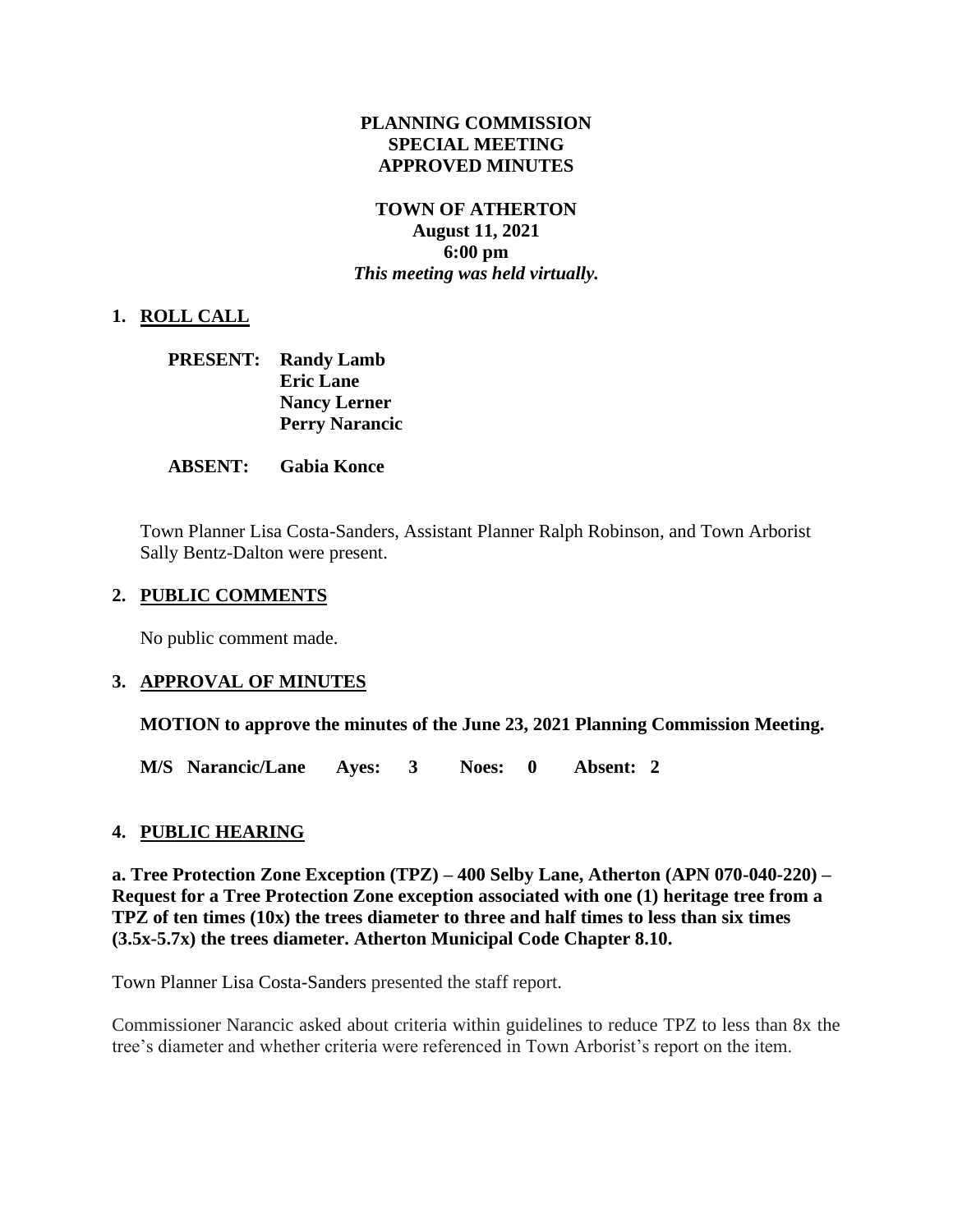Town Planner Costa-Sanders clarified additional criteria for granting TPZ exception from Town's Heritage Tree Preservation Standards, section 2.2 B, that were referenced in the Town Arborist's staff report.

Open Public Hearing.

Project Representative Kathleen Liston discussed considerations taken during project design to protect the tree being granted a TPZ exception, including reduction of hardscaping. Stated belief that project will not adversely impact tree and that the project was designed with keeping the existing view of the tree in place.

Closed Public Hearing.

Commissioner Lerner joined the meeting (6:15).

Commissioner Lamb stated comfort with approving the motion.

Commissioner Narancic concurred with Commissioner Lamb.

Chair Lane stated satisfaction with steps taken by applicant to protect the tree.

**MOTION to approve a Tree Protection Zone Exception (TPZ) at 400 Selby Lane for one heritage Redwood Tree, tree #13, to 3.6 times (3.6x) the trees diameter to 5.7 times (5.7x) the trees diameter subject to the conditions listed in the draft TPZ Exception Certificate.**

**M/S Lamb/Narancic Ayes: 4 Noes: 0 Absent: 1**

**b. Tree Protection Zone Exception (TPZ) – 267 Greenoaks Drive, Atherton (APN 060-083- 030) – Request for a Tree Protection Zone exception associated with one (1) heritage tree from a TPZ of ten times (10x) the trees diameter to six times (6x) the trees diameter. Atherton Municipal Code Chapter 8.10.**

Town Planner Lisa Costa-Sanders presented the staff report.

Chair Lane asked Town Arborist Bentz-Dalton about square footage of the encroachment into 6x the trees diameter.

Town Arborist Bentz-Dalton noted total encroachment as 10 percent of root zone or 300 square feet.

Town Planner Costa-Sanders noted criteria for TPZ exception for commission to evaluate.

Open Public Hearing.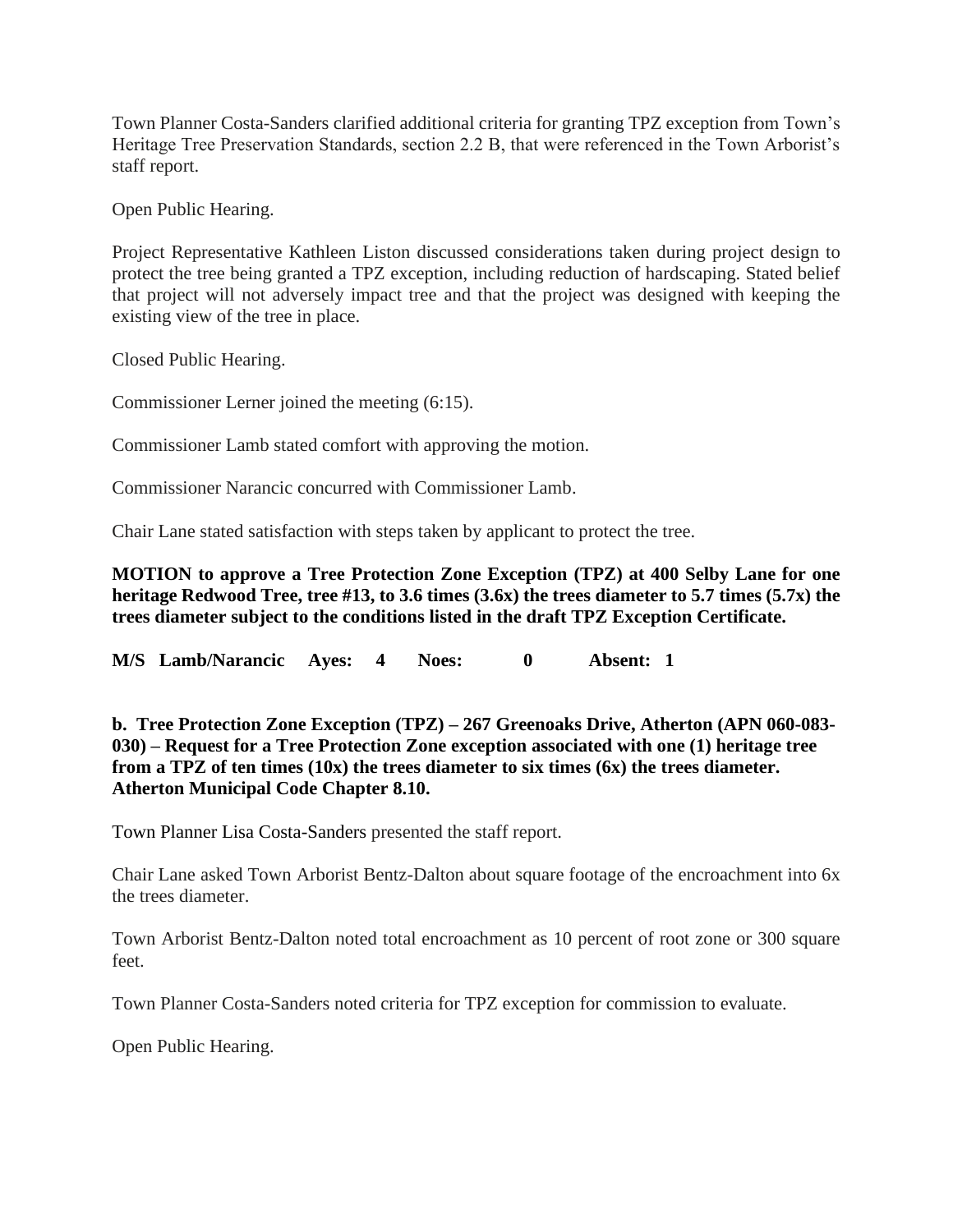Project representative Megan Blaine noted that hand trenching showed no roots in the project area from tree in neighboring yard to be granted TPZ exception.

Project Representative Michael Young discussed work on exploratory hand trench to determine impacts on tree from proposed structure. Noted that trench showed no current impacts on the tree. Town Arborist's concerns, he believes, are related to future root growth. Mr. Young said tree is fairly mature and he does not anticipate vigorous root growth in the area.

Chair Lane asked Mr. Young if he was familiar with town guidelines for TPZ of 8x the tree's diameter.

Mr. Young said he was familiar with that standard and that the town's guidelines informed applicant's decision to dig an exploratory trench.

Chair Lane asked if Town's TPZ standard of 8x the tree's diameter is considered standard by arborists.

Mr. Young said requested diameters differ from city to city. Mentioned previous Town guideline of 6x tree diameter. Other criteria arborists consider is the overall root plate, the area where roots would logically be, or dripline plus. This is a measure of the percentage of root area eradicated by a new structure. Anything under 15-20 percent is generally acceptable. In this case, Mr. Young stated he is not concerned about what will be cut and lost immediately. Reiterated his belief that Town Arborist's concerns are related to future growth.

Chair Lane asked if roots would normally be expected in the area where the exploratory trench was dug.

Mr. Young stated that roots would typically be in that area, but not in this case.

Commissioner Narancic noted Town Arborist's recommendation that applicant go to 8x the diameter. Asked what the impact on the project would be if a TPZ of 8x were maintained.

Project representative Blaine discussed impacts on other oaks on the property from changing location of the project.

Chair Lane asked a follow up question clarifying if project could be located without impacting additional trees on the property.

Project representative Blaine reiterated that moving project would move structure into impact zone for oaks on the property.

Chair Lane asked if the neighbor had been met with and if they were aware of impacts to their tree.

Project Representative Blaine said that applicant had gone to speak to neighbor and take photos and measurements of tree.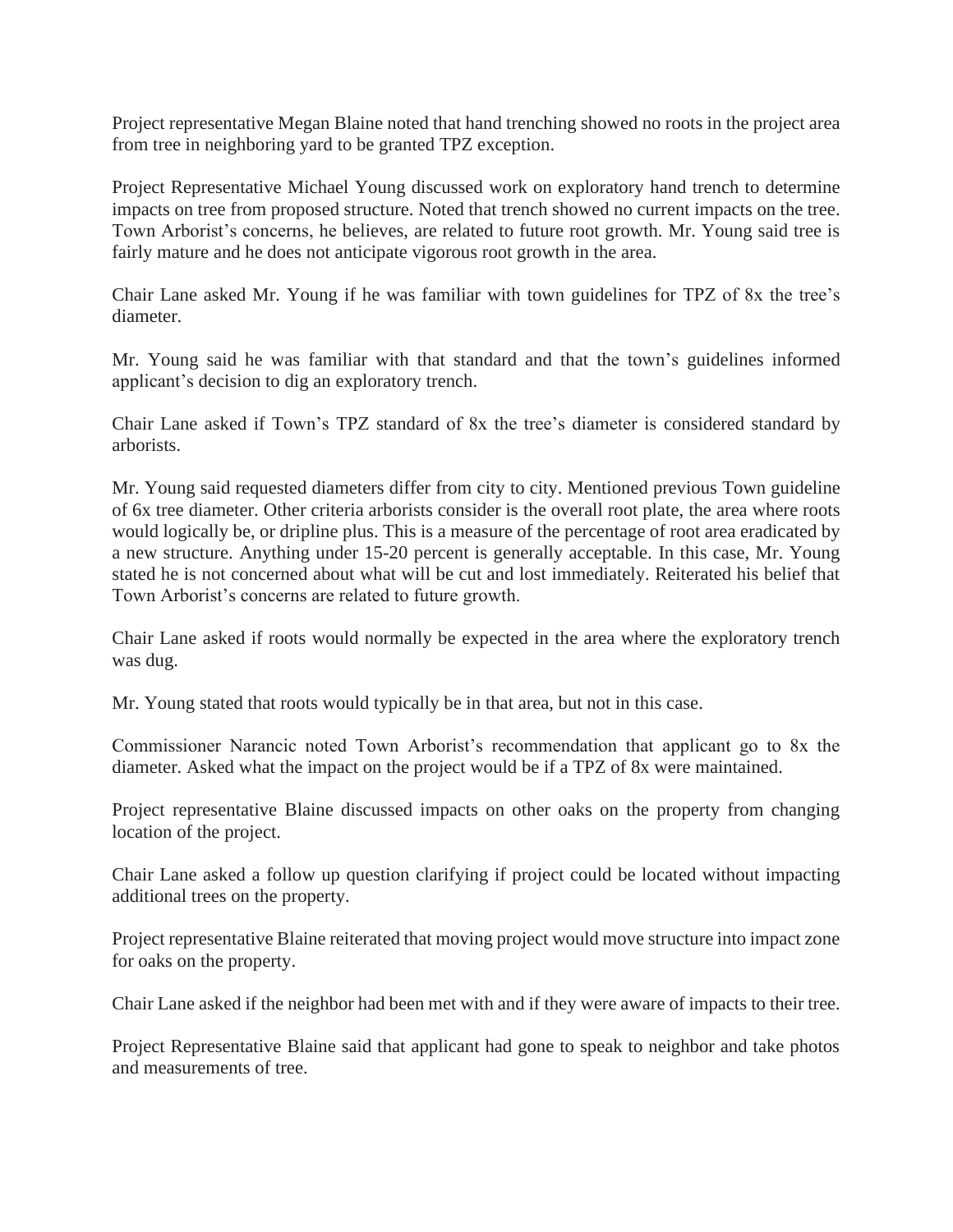Project Representative Juan Solis noted neighbor concern raised related to building an accessory dwelling unit (ADU) in that location.

Commissioner Lamb stated desire to have something in writing from neighbor expressing comfort with potential impacts to tree.

Town Planner Costa Sanders read a public comment into the record from Jeanne McManus, neighbor at 59 Lupin Lane. Letter discussed communication from applicant regarding inspection of tree. A representative from Blaine Architecture came to the house and communicated a date when an arborist would come to the house, but the arborist did not come on the date provided. Ms. McManus stated concern that trees were not inspected by an arborist and issue that neighbor was unaware that the structure would be an ADU.

Project Representative Blaine responded to say there was a miscommunication with the owner regarding visit from arborist and that neighbor was irate and inappropriate with them. Ms. Blaine noted the ADU setback exception was being used to get a more limited setback for a structure that will be used as a pool house.

Closed public hearing.

Commissioner Lamb stated feeling that project is not fully baked. Said he does not feel the commission knows all the facts. Noted concern with impacted tree being on a neighbor's lot. Also reiterated staff recommendation to deny.

Commissioner Narancic asked Town Arborist Bentz-Dalton whether she could support a TPZ of 8x.

Town Arborist said she could provide a staff exception to 8x but is hesitant to support 6x because of need to protect neighbor's trees and uncertainty about what other structures are near the tree in the neighbor's yard.

Commissioner Narancic stated more info is needed on neighbor's property and other structures near tree to be impacted and reiterated utility of applicant revising application to call for staff exception to 8x the diameter.

Commissioner Lerner stated support for Commissioner Lamb and Narancic's comments and that she would not vote to support the exception at this time.

Chair Lane noted concern with use of ADU designation to get an exception for what will amount to a pool house. Stated that commission has not approved any projects at 6x that meet conditions of this project and that applicant has not demonstrated sufficient reasons for granting an exception. Said he supports staff's recommendation to deny.

**MOTION to deny a Tree Protection Zone Exception (TPZ) for one heritage valley oak tree, tree #3, to 6x the trees diameter for the reasons outlined in the Staff Report.**